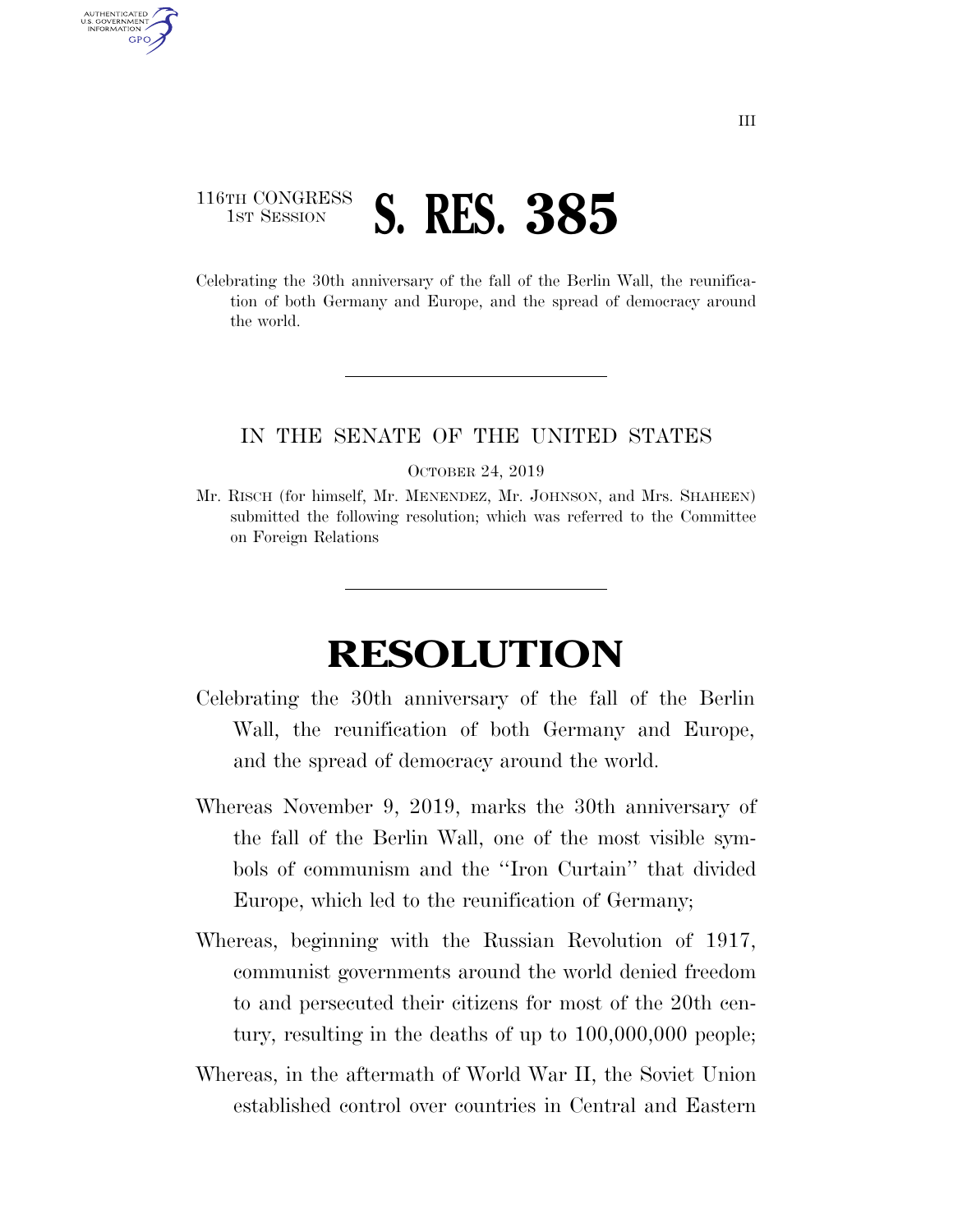Europe and further increased its power through the foundation of the Warsaw Pact military alliance between the Soviet Union, Albania, Bulgaria, Czechoslovakia, East Germany, Hungary, Poland, and Romania;

- Whereas the Soviet Union blockade of West Berlin in the summer of 1948 left West Berliners with only one month's worth of provisions;
- Whereas, in what became known as the ''Berlin Airlift'', the United States and United Kingdom responded to the blockade by airlifting 2,325,809 tons of food and supplies during 277,569 total flights into West Berlin;
- Whereas the Soviet Union was forced to lift the blockade of West Berlin on May 12, 1949, in light of the success of the Berlin Airlift;
- Whereas the Berlin Wall, built in 1961, separated communist East Germany from democratic West Germany, dividing the German people and symbolically dividing the world into democratic and authoritarian spheres;
- Whereas, in West Berlin in 1963, President John F. Kennedy spoke out against the Berlin Wall and communism, declaring that ''[f]reedom has many difficulties and democracy is not perfect, but we have never had to put a wall up to keep our people in, to prevent them from leaving us'';
- Whereas, during the 28 years of the Berlin Wall's existence, more than 75,000 people were imprisoned for attempting to leave East Germany, and more than 1,000 people are estimated to have been killed trying to escape;
- Whereas Soviet forces brutally repressed demonstrations against repressive communist governments in Hungary in 1956, Czechoslovakia in 1968, and Poland in 1980;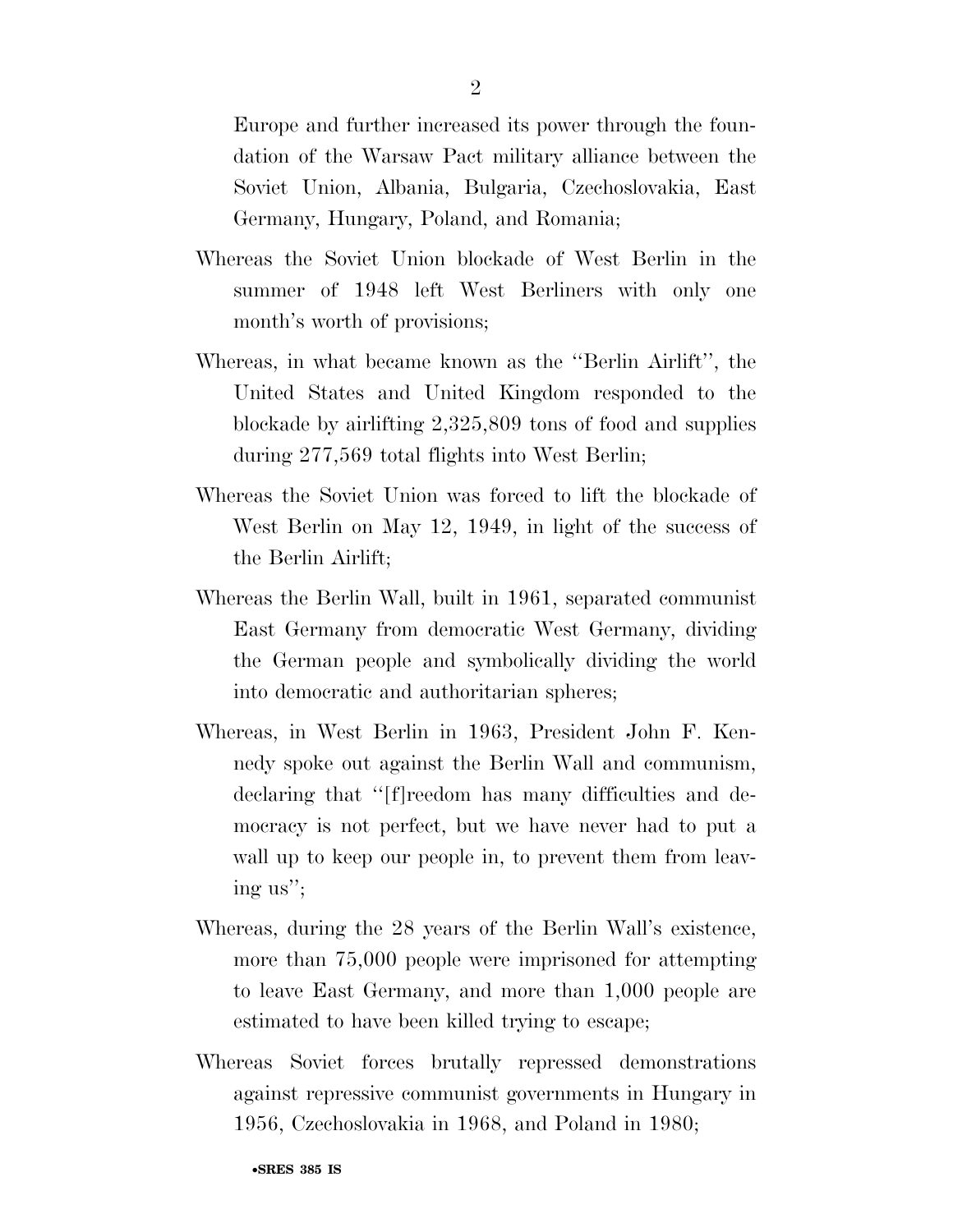- Whereas the United States Congress played a crucial role in the founding of Radio Free Europe and Radio Liberty, independent and uncensored news outlets that broadcast behind the Iron Curtain and have been credited by former Russian President Boris Yeltsin and former Czech President Vaclav Havel with playing a significant role in the ending of the Cold War;
- Whereas, in West Berlin in 1987, President Ronald Reagan, standing at the Brandenburg Gate, symbolically referred to both the physical wall and the division of the world and implored Soviet Premier Mikhail Gorbachev to ''tear down this Wall!'';
- Whereas President Reagan stated, ''As long as this gate is closed, as long as this scar of a wall is permitted to stand, it is not the German question alone that remains open, but the question of freedom for all mankind.'';
- Whereas, on August 23, 1989, several million people across the Baltic States of Estonia, Latvia, and Lithuania, which were illegally annexed in 1940 by the Soviet Union, demonstrated bravery and resilience by joining hands to form a 500-kilometer long human chain to peacefully demand their independence;
- Whereas, at midnight on November 9, 1989, the Berlin Wall symbolically fell, and East Berliners were allowed to cross into the West;
- Whereas, that night, East Berliners took pickaxes to this hated symbol of oppression, and during the following three days more than 2,000,000 people visited West Berlin from the East;
- Whereas, on November 13, 1989, the United States Senate welcomed ''the opening of the Berlin Wall as symbolic of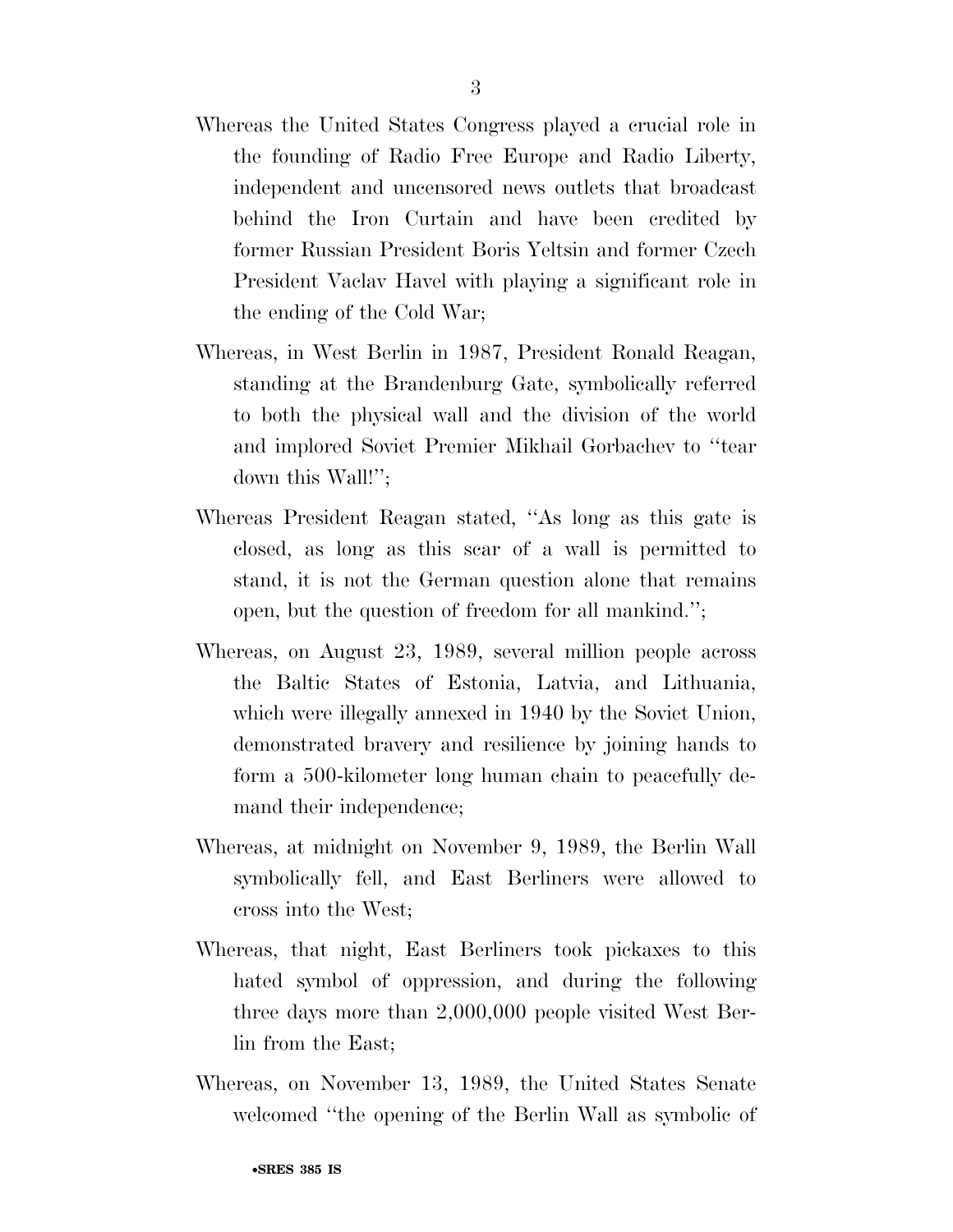the beginning of the process of reform taking place in the German Democratic Republic (East Germany) and throughout Eastern Europe'';

- Whereas, after the fall of the Berlin Wall, a wave of democratic governance swept the world;
- Whereas, by the summer of 1990, democratically elected governments had been formed in all former Warsaw Pact countries;
- Whereas the reunification of Germany was officially declared on October 3, 1990;
- Whereas the process of German reunification faced significant economic, structural, cultural, and political challenges both within Germany and in Europe and took dedicated political leaders and citizens, with the support of allied nations, over a decade to achieve;
- Whereas, on December 25, 1991, the Soviet flag was lowered from over the Kremlin for the final time, replaced by the Russian flag;
- Whereas Mr. Gorbachev later said, ''The Soviet model was defeated not only on the economic and social levels; it was defeated on a cultural level. Our society, our people, the most educated, the most intellectual, rejected that model on the cultural level because it does not respect the man, oppresses him spiritually and politically.'';
- Whereas, since its reunification, Germany has become the world's fourth largest economy, has served as a leading voice in the European Union (EU), the Group of 7, and the United Nations, and has been consistently rated by Freedom House as one of the world's freest countries;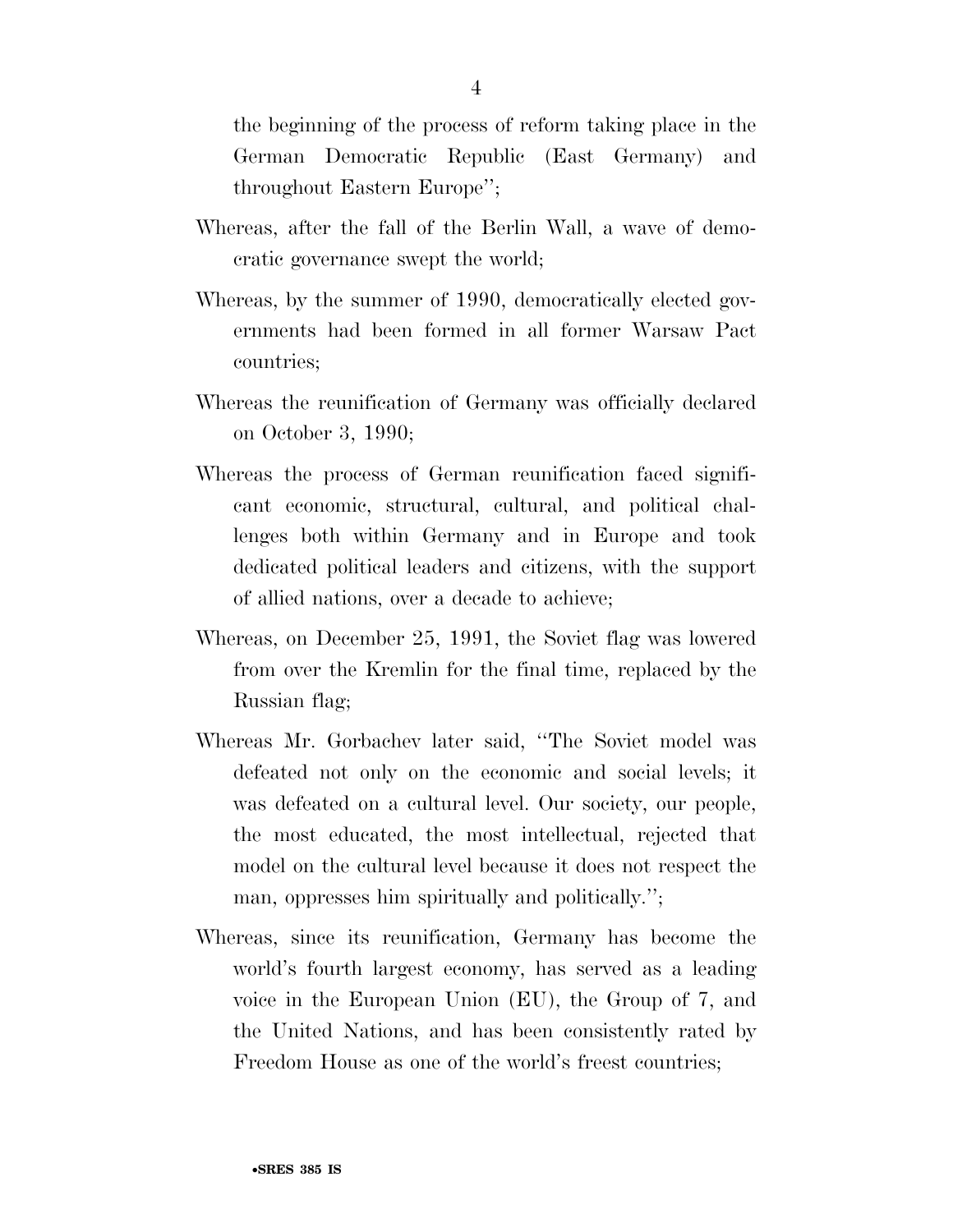- Whereas the United States and Germany share a close and multidimensional relationship, including security cooperation and an economic and trade partnership;
- Whereas the United States and Germany share values of freedom, democracy, and human rights and work in tandem to support and uphold these three pillars globally;
- Whereas the 30th anniversary of the fall of the Berlin Wall coincides with the 70th anniversary of the North Atlantic Treaty Organization (NATO) and the 15th anniversary of the European Union ''Big Bang'', when 10 mostly post-communist countries joined the EU's community of democracies;
- Whereas many former Soviet and communist countries are prospering as a result of their democratic and economic reforms, reflected in their memberships in the EU and NATO; and
- Whereas the fall of the Berlin Wall signified the end of the division of Europe and, ultimately, the triumph of democracy over communism: Now, therefore, be it
- 1 *Resolved,* That the Senate—
- 2 (1) recognizes the 30th anniversary of the fall 3 of the Berlin Wall as the start of German reunifica-4 tion and democratic change in Eastern Europe and 5 much of the rest of the world;
- 6 (2) values the significant efforts made by Ger-7 man and European citizens to reunify and reinvigo-8 rate a united Germany;
- 9 (3) recognizes Germany for its steadfast alli-10 ance and friendship with the United States, its lead-